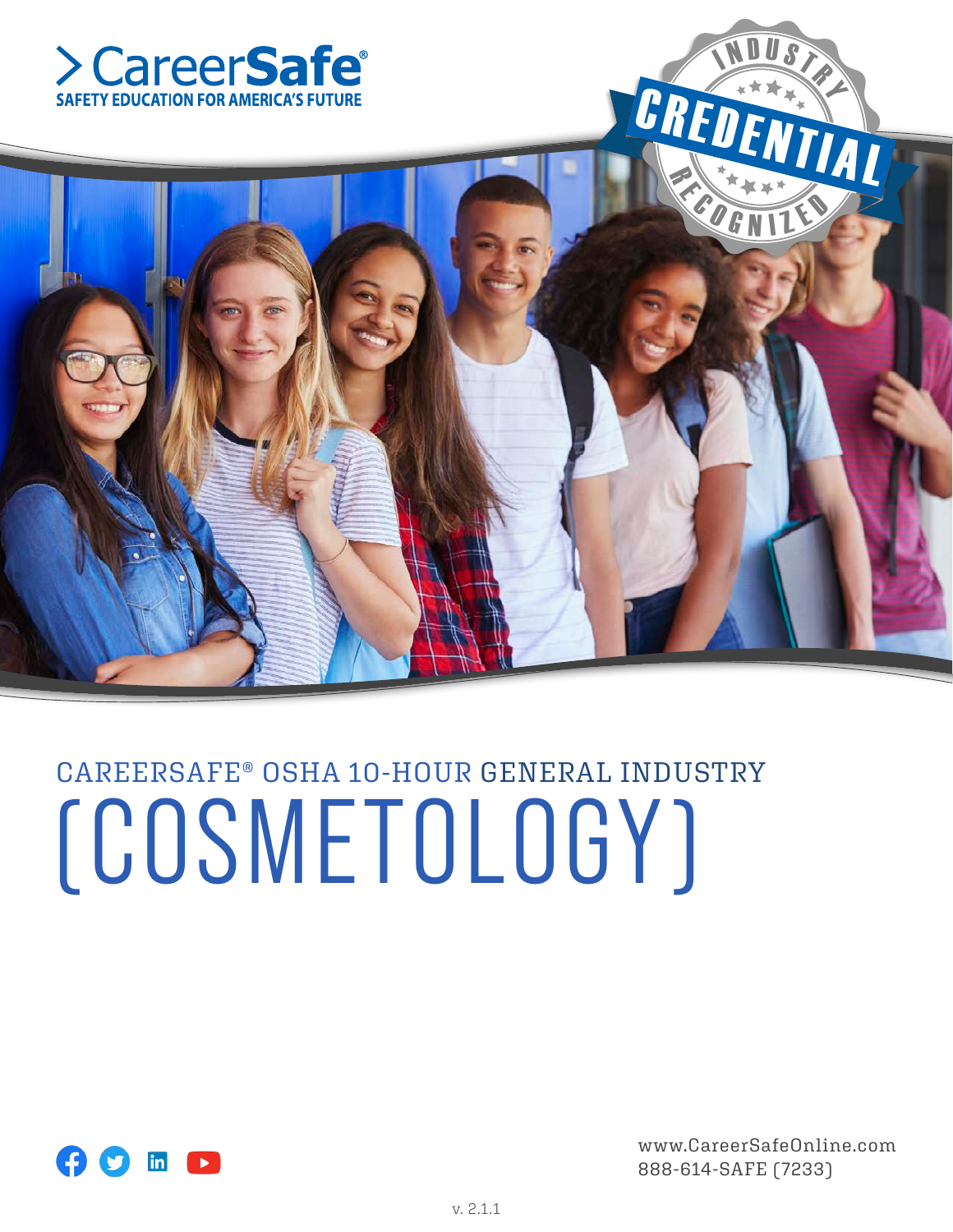# **CAREERSAFE: THE NATIONAL YOUTH SAFETY INITIATIVE**

The CareerSafe® Online program is the first of its kind. It is an interactive, Y2Y (Youth To Youth) online program that addresses the high priority safety training needs of young workers. With the CareerSafe® philosophy, "StartSafe. StaySafe.", students will learn about their rights and responsibilities in the workplace and gain valuable knowledge about how they can protect themselves and others. Throughout the program, students explore a wide range of occupational safety and health topics including Introduction to OSHA, common physical and health hazards, hazard identification, and how to protect themselves from hazards, all intended to help them StartSafe. StaySafe.®

## **NEED FOR CAREERSAFE®**

Every five days, one teen is killed on the job. According to the National Institute of Occupational Safety and Health (NIOSH) there are about 70 work-related fatalities each year among this young worker population. Additionally, more than 200,000 young workers are injured on the job annually. Further, 70,000 of them require emergency room treatment. In fact, data from the Centers of Disease Control and Prevention (CDC) indicate that young workers have the highest rates of work-related deaths, injuries and illnesses.

# **WHAT DO STUDENTS SAY?**

STUDENTS ENROLLED

*1.6 MILLION*

EDUCATIONAL INSTITUTIONS *OVER 4,000*

#### Student feedback shows...

Based on a poll of 316,127 students that completed the General Industry course, students overwhelmingly praise the CareerSafe® online program as being efficient and effective. The feedback collected from students allows CareerSafe® to keep our courses as engaging as they are informative and ensures that every student is getting the most out of their safety training.

*94% said they would recommend this training to other young workers*

*98% agreed the program will help them identify hazards*

*95% said the program was easy to use*



# **TESTING AND COMPLETION**

Each topic contains a brief assessment, which must be successfully completed before the topic is marked complete. Once all topics have been viewed and the corresponding assessments are passed, there is a comprehensive final assessment. Students must complete the course within 6 months and pass the final assessment with a 70% score or higher within three (3) attempts. If a student does not pass, he or she will be given one (1) course reset and must start from the beginning. Students must complete all required course material including the course survey to receive the credential. Once the student successfully completes the course a printable certificate is available. The student will also receive their OSHA 10-Hour General Industry wallet card by mail 4-6 weeks after completion. If the student fails to enroll the course within 1 year of the purchase date, the voucher will expire and the course will become unavailable.

 $\bigcap$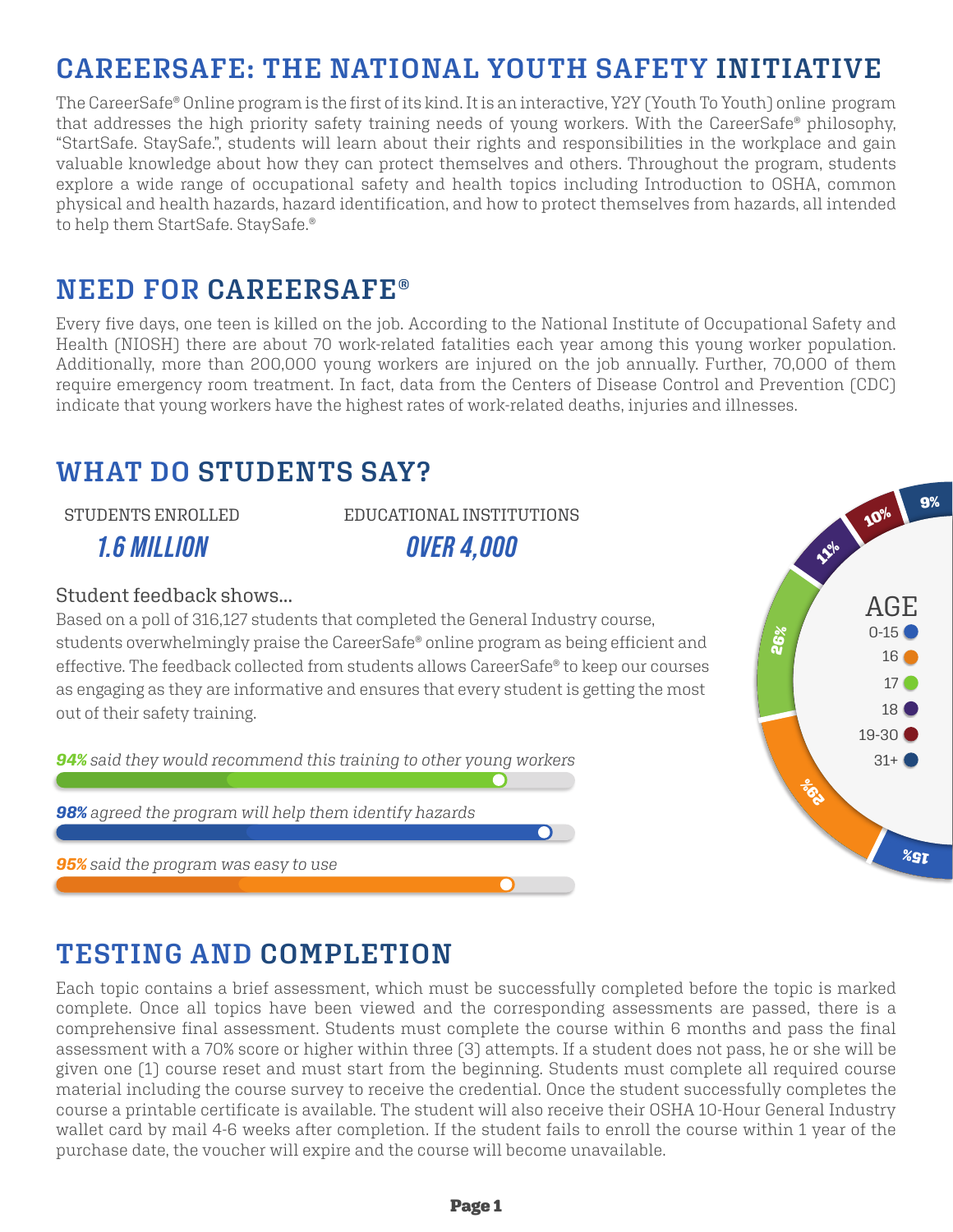# **COURSE OVERVIEW**

CareerSafe's® OSHA 10-Hour General Industry (Cosmetology) course consists of interactive topics discussing various safety tips and procedures one should follow in the workplace. The General Industry (Cosmetology) course is perfect for the human services and cosmetology industries.

#### **Required Topics:**

Introduction to OSHA Walking-Working Surfaces Emergency Action Plans and Fire Protection Avoiding Electrocution Hazards Personal Protective Equipment (PPE) Hazard Communication Safety & Health Programs

Industrial Hygiene Bloodborne Pathogens Ergonomics Safe Driving Practices Prevention Workplace Violence Cosmetology-Specific Hazards

## **INTRODUCTION TO OSHA** (60 minutes)

Given OSHA historical events and current information, the student will be able to explain the importance of OSHA in providing a safe and healthful workplace to workers covered by OSHA.

- *Explain why OSHA is important to workers.*
- *Explain worker rights under OSHA.*
- *Discuss employer responsibilities under OSHA.*
- *Discuss the use of OSHA standards.*
- *Explain how OSHA inspections are conducted.*
- *Utilize helpful worker safety and health resources.*

## **WALKING-WORKING SURFACES** (60 minutes)

Given the various walking-working surface types, the student will be able to protect themselves from walkingworking hazards including fall hazards.

- *Identify hazards in the workplace associated with walking and working surfaces.*
- *Identify best practices for eliminating or controlling hazards associated with walking and working surfaces in the workplace.*
- *Recognize employer requirements to protect workers from walking and working surface hazards.*

#### **EMERGENCY ACTION PLANS AND FIRE PROTECTION** (60 minutes)

Given current OSHA and industry information regarding worksite illnesses, injuries, and/or fatalities, the student will be able to recognize hazards and best practices associated with emergency action plans, fire prevention plans fire protection, and exit routes.

- *Recognize benefits of an Emergency Action Plan.*
- *Identify elements of Fire Protection Plan.*
- *Identify conditions under which evacuation actions may be necessary in an emergency situation.*
- *Identify conditions under which shelter-in-place may be necessary in an emergency situation.*
- *Identify characteristics of an effective emergency escape route.*
- *Recognize the five types of fire extinguishers, including the types of fires they can extinguish.*
- *Review requirements for proper maintenance of portable fire extinguishers.*

#### **AVOIDING ELECTROCUTION HAZARDS** (60 minutes)

Given current OSHA and industry information regarding worksite illnesses, injuries and/or fatalities, the student will be able to recognize electrocution hazards in general industry.

- *Identify major electrical hazards.*
- *Describe types of electrical hazards.*
- *Describe electrical protection methods.*
- *Recognize employer requirements to protect workers from electrical hazards.*

#### Page 2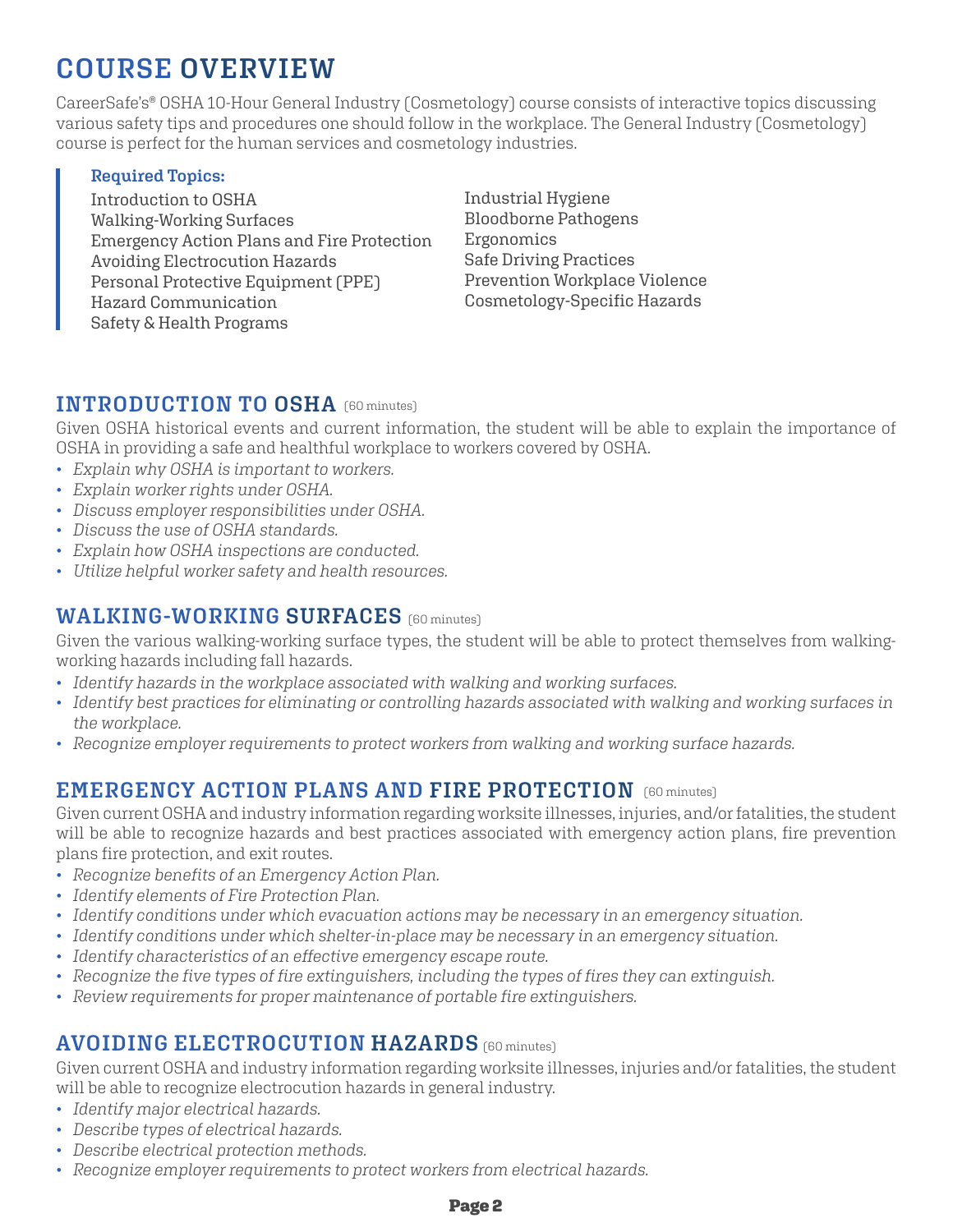## (60 minutes) **PERSONAL PROTECTIVE EQUIPMENT (PPE)**

Given current OSHA and industry information regarding worksite illnesses, injuries and/or fatalities, the student will be able to select appropriate personal protective equipment for common industry hazards.

- *Recall employer responsibilities toward affected employees regarding PPE.*
- *Identify when face and head protection should be used.*
- *Recall which types of hand and foot protection should be used in a specific situation.*
- *Recognize the differences between respirator types.*
- *Identify the differences between full-body protection levels.*

## **HAZARD COMMUNICATION** [60 minutes]

Given current OSHA and general industry information regarding worksite illnesses, injuries, and/or fatalities, the student will be able to recognize responsibilities related to hazard communications, including Global Harmonizing System (GHS) requirements.

- *Identify the employer's responsibilities under the HCS, including training requirements.*
- *Identify components of a Hazard Communication program.*
- *Describe requirements of the different types of Hazard Communication labels.*
- *Locate pertinent information about chemicals on labels, including other forms of hazard communication, to ensure "right to understanding" provisions of GHS requirements.*

## **SAFETY & HEALTH PROGRAMS** (30 minutes)

Given current OSHA and general industry information regarding worksite illnesses, injuries, and/or fatalities, the student will be able to recognize responsibilities related to safety and health in the workplace.

- *Recognize the costs of workplace accidents.*
- *Recognize the benefits of implementing an effective safety and health program.*
- *Describe the elements of an effective safety and health program.*
- *Identify three methods to prevent workplace hazards.*

## (30 minutes) **INDUSTRIAL HYGIENE**

Given current OSHA and industry information regarding general industry worksite illnesses, injuries, and/or fatalities, the student will be able to recognize hazards associated with industrial hygiene.

- *Identify strategies to control chemical hazards.*
- *Identify strategies to control biological hazards.*
- *Identify strategies to control physical hazards.*
- *Identify strategies to control ergonomic hazards.*

## **BLOODBORNE PATHOGENS** (30 minutes)

Given current OSHA and industry information regarding general industry worksite illnesses, injuries, and/or fatalities, the student will be able to recognize hazards associated when working with bloodborne pathogens in the workplace.

- *Identify OSHA requirements pertaining to bloodborne pathogens.*
- *List the potential routes of exposure from bloodborne pathogens.*
- *Identify the risks associated with Human Immunodeficiency Virus (HIV), Hepatitis B, and Hepatitis C Virus.*
- *Identify methods of preventing transmission of bloodborne pathogens & managing occupational exposures.*
- *Restate methods of the safe disposal of sharps.*
- *Recount steps which should be taken in the event of an exposure to a potential bloodborne pathogen.*

#### **ERGONOMICS** (30 minutes)

Given current OSHA and industry information regarding worksite ergonomic injuries, the student will be able to recognize ergonomic hazards and select solutions which prevent injuries from occurring.

- *Recognize risk factors associated with work-related musculoskeletal disorders (MSD)s.*
- *Identify good posture.*
- *Describe safe lifting techniques.*
- *Identify ergonomic control methods for eliminating/reducing work-related MSDs.*

#### Page 3